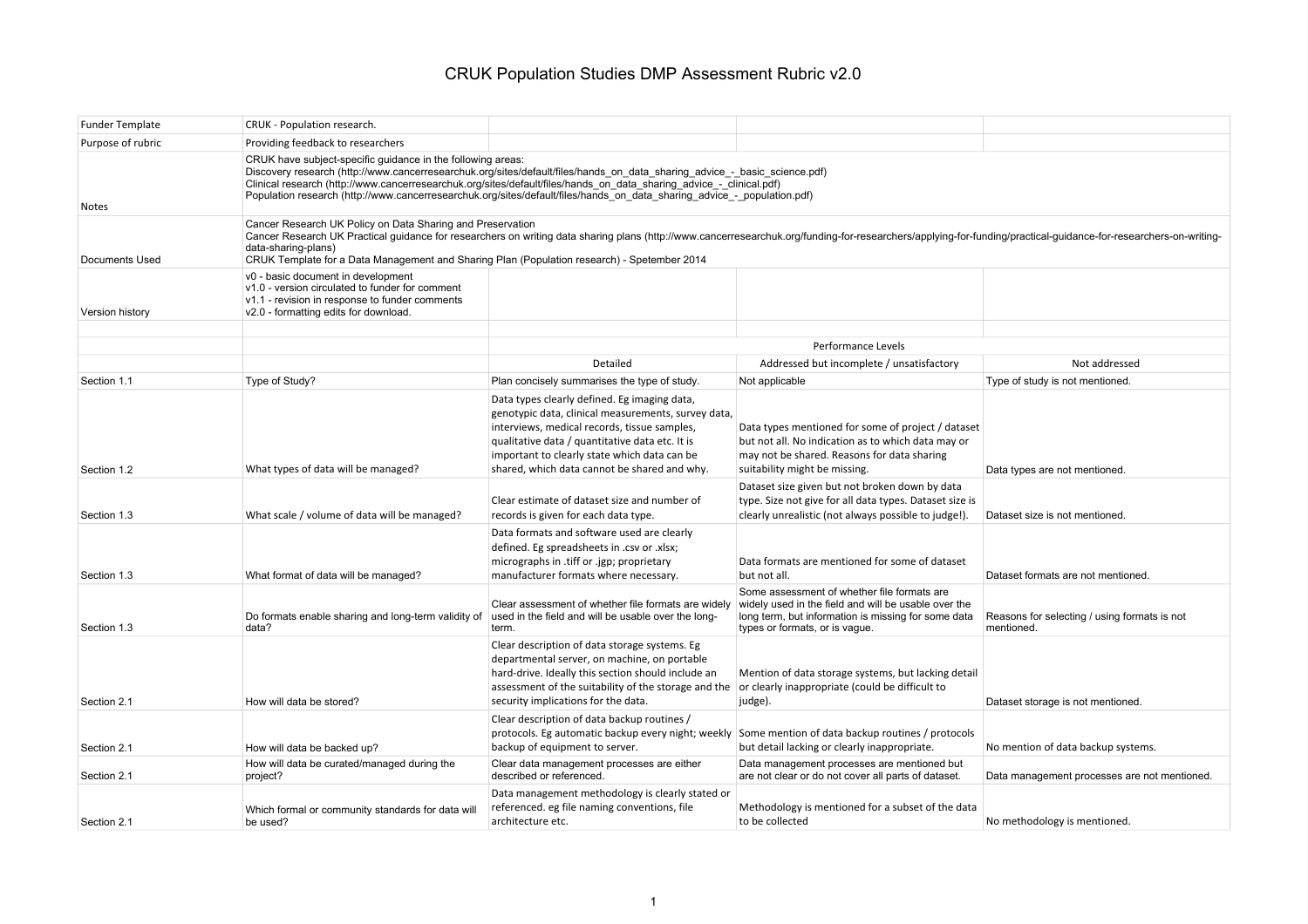| Section 2.2 | How will the dataset be documented?                                                                             | Clear outline of documentation which will be<br>maintained. Eg methods documentation, analytical<br>and procedural information, provenance of data<br>and their coding, detailed descriptions for<br>variables, records etc.                                                                                                                                                                                                                                                                                                | Some mention of documentation but lacking detail<br>or doesn't cover all of dataset.                                                                                                                                             | Accompanying documentation is not mentioned.                                     |
|-------------|-----------------------------------------------------------------------------------------------------------------|-----------------------------------------------------------------------------------------------------------------------------------------------------------------------------------------------------------------------------------------------------------------------------------------------------------------------------------------------------------------------------------------------------------------------------------------------------------------------------------------------------------------------------|----------------------------------------------------------------------------------------------------------------------------------------------------------------------------------------------------------------------------------|----------------------------------------------------------------------------------|
| Section 2.2 | What metadata will be supplied with dataset?                                                                    | Clear outline of metadata strategy with references<br>to existing good practice in the community eg<br>MIAME for microarray, CDISC for clinical research<br>or capturing instrument metadata alongside data.<br>Detailed project-specific approach where<br>community standards don't exist.                                                                                                                                                                                                                                | Some mention of metadata without detail about<br>community standards or a project-specific<br>approach.                                                                                                                          | Metadata is not mentioned.                                                       |
| Section 2.3 | How long with the dataset be retained for?                                                                      | Clear data retention statement.                                                                                                                                                                                                                                                                                                                                                                                                                                                                                             | Clear data retention statement but does not cover<br>all parts of dataset or is at odds with funder<br>requirements.                                                                                                             | No mention of period for data retention.                                         |
| Section 2.3 | Which data will be retained?                                                                                    | Clear explanation of selection and appraisal<br>strategy, or list of sub-datasets which will be<br>retained. Clear indication of which data may not be<br>retained.                                                                                                                                                                                                                                                                                                                                                         | Explanation of selection and appraisal strategy, or<br>list of sub-datasets, but doesn't cover full dataset or<br>is clearly inappropriate (could be difficult to judge).                                                        | No mention of selection and appraisal or dataset<br>retention.                   |
| Section 2.3 | What is the long-term preservation strategy for the<br>dataset?                                                 | Clear strategy for long-term preservation of<br>dataset. Eg deposit in an appropriate responsible<br>repository. Clear statement that dataset won't be<br>preserved / is not suitable for preservation.                                                                                                                                                                                                                                                                                                                     | Preservation is mentioned but strategy is not clear<br>or lacks detail.                                                                                                                                                          | No mention of preservation of dataset.                                           |
| Section 2.3 | Which formal preservation standards will be used?                                                               | Clear reference to preservation standard, eq ISO<br>14721:2012. Or an explanation as to why a formal<br>preservation standard is not appropriate.                                                                                                                                                                                                                                                                                                                                                                           | An indication that preservation standard(s) will be<br>used, but no specification as to which one.                                                                                                                               | No mention of formal preservation standards.                                     |
| Section 3   | What are the main risks to the confidentiality and<br>security of information related to human<br>participants? | Thorough assessment of potential for breaches in<br>data security. Eg theft of IT equipment,<br>unauthorised access to or hacking of server / cloud<br>storage, loss or theft of data storage devices (drives<br>of disks), accidental release of identifying<br>information                                                                                                                                                                                                                                                | Some consideration of potential for breaches in<br>data security, but not realistic or comprehensive.                                                                                                                            | No consideration of potential for breaches in data<br>security.                  |
| Section 3   | How will these risks be managed?                                                                                | For each identified risk to data security, there<br>should be an associated strategy for managing the<br>risk. Eg ensuring that offices are locked when not in<br>use; password protection on all storage drives;<br>encryption of data when on portable storage or<br>when being transferred between study staff; double-<br>checking of communications to ensure identifying<br>data is not released; not using email attachments to<br>send sensitive data; not storing data on drives<br>outwith institutional control. | General strategies to protect personal and sensitive<br>data are outlined, but detail is missing or strategies<br>do not cover all the risks identified.                                                                         | No consideration given to how to manage risks to<br>personal and sensitive data. |
| Section 3   | Which formal data security standards will be used?                                                              | Clear reference to data security standard, eg<br>ISO27001. Or an explanation as to why a formal<br>data security standard is not appropriate.                                                                                                                                                                                                                                                                                                                                                                               | An indication that a security standard will be used,<br>but no specification as to which one. Details of<br>security standards for some subsections of the<br>dataset, but does not cover all data.                              | No mention of formal data security standards.                                    |
| Section 4.1 | Which data repositories will be used for data<br>deposit?                                                       | For each dataset, a responsible repository will be<br>identified which is suitable for that dataset.<br>Consideration will be given to ingest criteria for each<br>repository and how IP and proprietary data are<br>handled.                                                                                                                                                                                                                                                                                               | Repositories are identified for some subsets of the<br>data to be generated, but some subsets of data are<br>unaccounted for. Or, data deposit in a responsible<br>repository is mentioned, but repository is not<br>identified. | No mention of suitable repositories for any of the<br>data produced.             |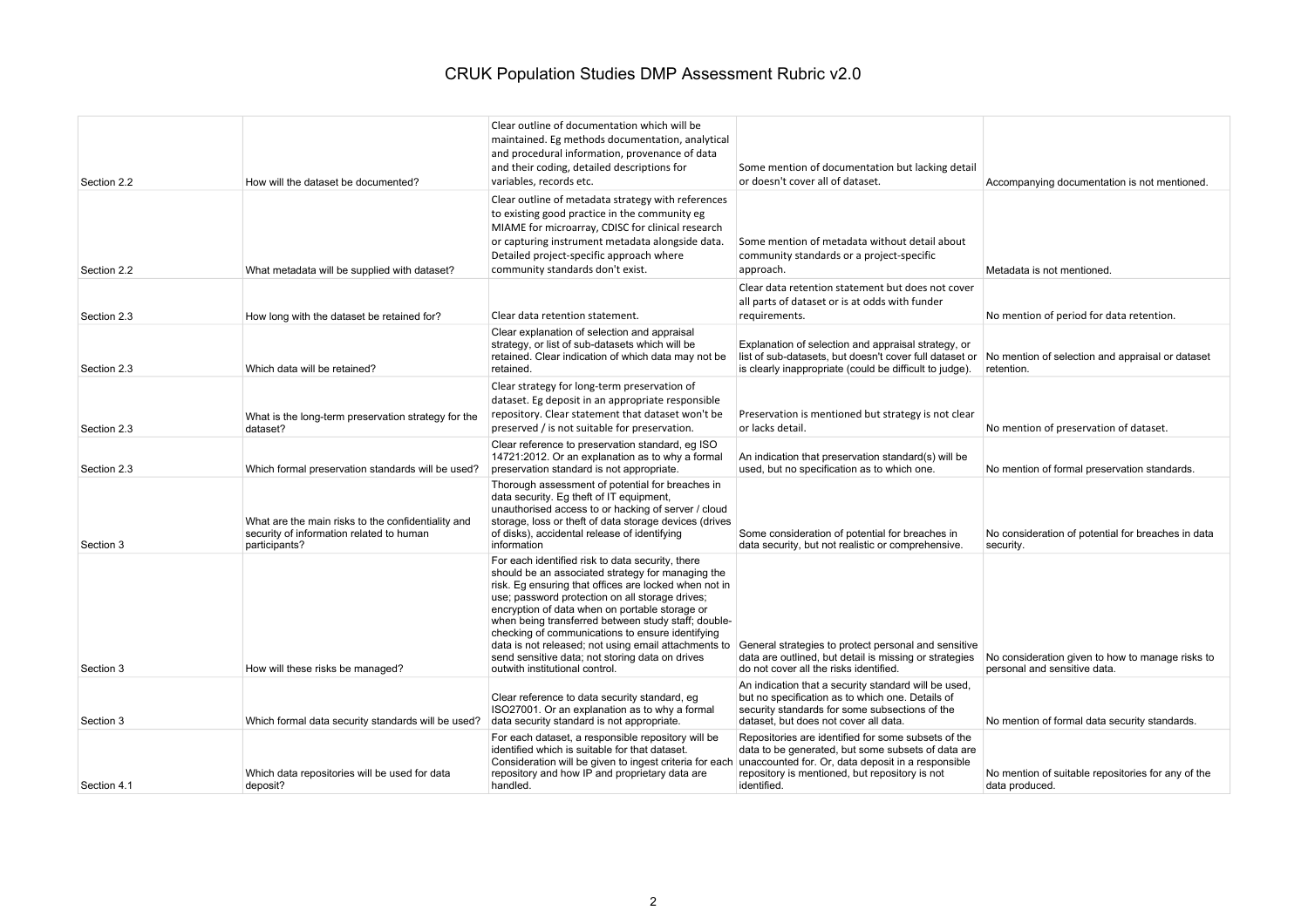| Section 4.2 | How will potential new users find out about the<br>dataset?                 | Clear strategy for publishing information on dataset.<br>This could include data citation in paper, indexing in<br>searchable data registries (eg Datacite), inclusion of<br>dataset info on personal / institutional / project<br>webpages. Or, a clear statement that the data<br>generated won't be suitable for reuse, so potential<br>new users don't need to be considered. | Mention that a strategy for publicising the dataset<br>exists or will be developed but no detail. Strategy<br>only covers some of the datasets to be generated.                                                                                                                                                | No mention of how potential new users will be able<br>to find information about the dataset(s).                             |
|-------------|-----------------------------------------------------------------------------|-----------------------------------------------------------------------------------------------------------------------------------------------------------------------------------------------------------------------------------------------------------------------------------------------------------------------------------------------------------------------------------|----------------------------------------------------------------------------------------------------------------------------------------------------------------------------------------------------------------------------------------------------------------------------------------------------------------|-----------------------------------------------------------------------------------------------------------------------------|
| Section 4.2 | Will the data sharing position be published on study<br>website?            | Clear statement indicating that rules governing<br>access to research data will be published on study<br>website. If users cannot access information about<br>the data sharing position on the study website, a<br>reason should be given and an alternative<br>mechanism described.                                                                                              | Mention of data sharing position, but no clear<br>indication as to where this can be accessed.                                                                                                                                                                                                                 | No mention of how potential new users will be able<br>to find out about the data sharing position of the<br>study.          |
| Section 4.3 | What is the policy on exclusive use of the data?                            | A clearly defined period for exclusive use is given<br>along with a justification for that period. This may<br>depend upon the nature and value of the data and<br>the way in which they are generated and used.<br>Alternatively, there is a clear statement that a<br>period for exclusive use is not required (this is<br>unlikely, but possible).                             | A period for exclusive use is mentioned, but is not<br>clearly defined, or is lacking justification.                                                                                                                                                                                                           | A period for exclusive use is not mentioned.                                                                                |
| Section 4.4 | What are the potential restrictions to data sharing?                        | There is a clear assessment of any ethical, IPR or<br>patient confidentiality concerns. Alternatively, there<br>is a clear statement that there are no restrictions on<br>this dataset.                                                                                                                                                                                           | Data sharing restrictions or problems are<br>mentioned, but detail is lacking.                                                                                                                                                                                                                                 | Data sharing restrictions are not mentioned.                                                                                |
| Section 4.4 | What plans are in place to limit potential restrictions<br>to data sharing? | Strategies to limit data sharing restrictions are<br>discussed. Eg anonymisation or aggregation of<br>data; participant consent for data sharing; gaining<br>copyright permissions; material transfer agreements<br>(MTAs); restricted or controlled access to data.                                                                                                              | Strategies to limit data sharing restrictions are<br>mentioned, but do not cover all the restrictions<br>identified or are unsuitable or impractical (this could No strategies to limit data sharing restrictions are<br>be difficult to assess).                                                              | discussed.                                                                                                                  |
| Section 4.5 | What are the milestones for sharing?                                        | Schedule of milestones is explained clearly, and<br>may include expected publication times.                                                                                                                                                                                                                                                                                       | Milestones are mentioned but schedule isn't clear or<br>periods of time may not be accounted for.                                                                                                                                                                                                              | Milestones are not mentioned.                                                                                               |
| Section 4.6 | Who will make decisions on supplying data to new<br>users?                  | An individual or committee within the study is<br>identified, either by name or position. Contact<br>details are included. Alternatively, it should be<br>indicated that as the data will be shared via a third<br>party repository.                                                                                                                                              | An individual or committee within the study is<br>identified, but contact details are not given. It is<br>indicated that there will be someone overseeing<br>data access, but no individual or committee is<br>identified. There is no indication that the data will be<br>shared by a third party repository. | No indication is given that responsibility for<br>overseeing data access will be assigned to an<br>individual or committee. |
| Section 4.6 | How will independent oversight of data access and<br>sharing work?          | The process by which a potential user applies for<br>access to data, and the criteria that the application<br>needs to meet should be outlined. The criteria that<br>must be met for access to shared data should<br>match the data sharing position published on the<br>study website.                                                                                           | The process by which a user applies for access to<br>shared data is mentioned, but detail is missing or<br>there is a mismatch between the process outlined in<br>this section and the position on data sharing that is<br>outlined on the study website.                                                      | The process for independent oversight of data<br>sharing and access is not mentioned.                                       |
| Section 4.7 | Will data sharing agreements be necessary?                                  | Datasets to which access would require a data<br>sharing agreement should be identified. Purposes<br>for which data sharing agreements are required<br>should be identified. Alternatively, a statement that<br>data sharing agreements are not needed should be<br>included.                                                                                                     | It is indicated that data sharing agreements might<br>be needed, but the relevant datasets or purposes<br>which would require this are not identified.                                                                                                                                                         | No indication is given as to whether data sharing<br>agreements would be needed or not.                                     |
| Section 4.7 | What would be main responsibilities of external<br>data users?              | If data sharing agreements are indicated as<br>necessary, the main responsibilities of the external<br>data user should be clearly listed.                                                                                                                                                                                                                                        | The responsibilities of external data users are<br>mentioned but detail is missing. Alternatively,<br>responsibility of external data users are only listed<br>for a subset of the data that requires data sharing<br>agreements.                                                                              | The responsibilities of external data users are not<br>mentioned.                                                           |